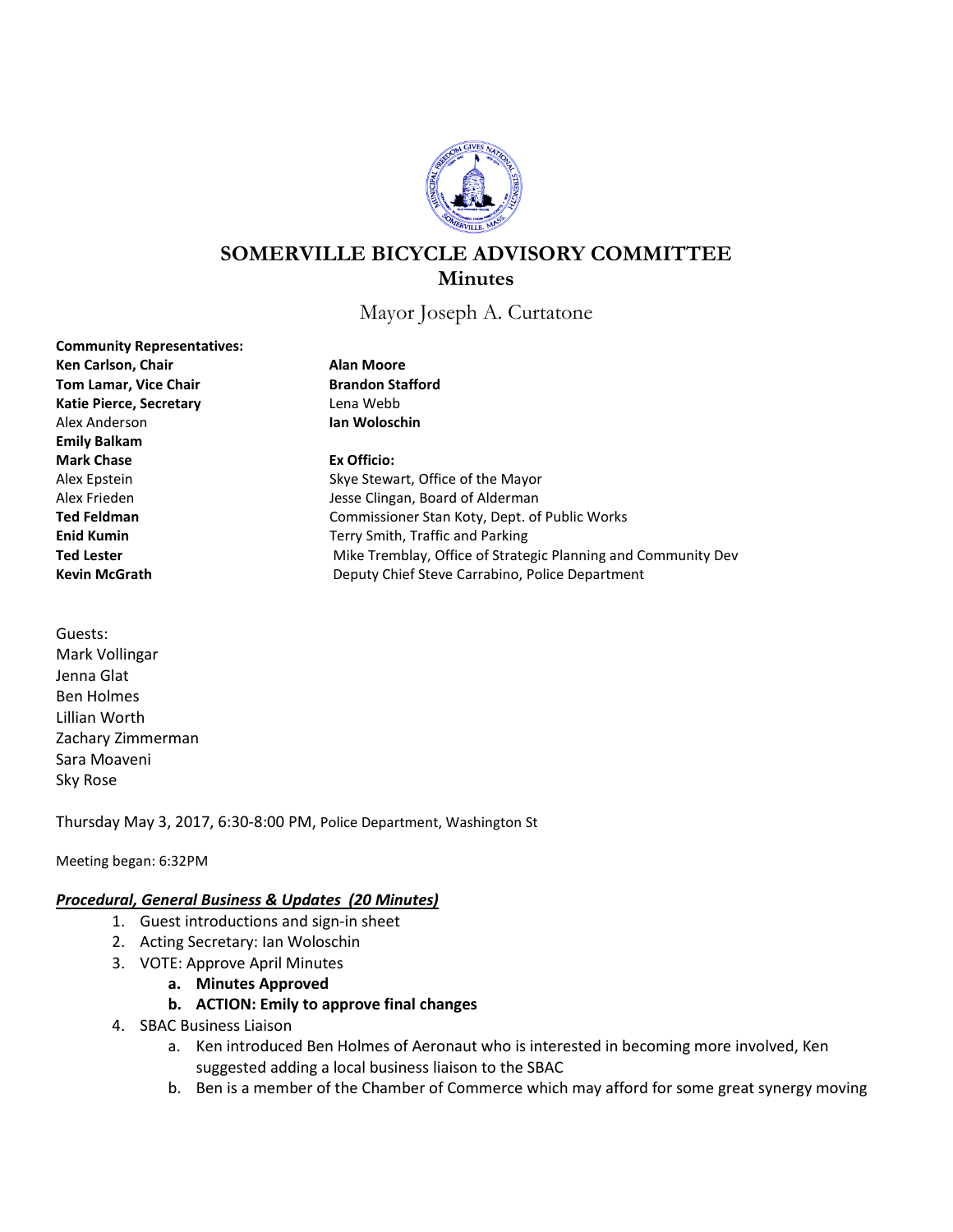forward towards helping businesses understand the benefits of being a bike friendly business and improved bicycle infrastructure overall

- c. Keeping everything informal for now as a trial, will re-evaluate in 6 months
- 5. Meeting with DPW- Ken/Tom
	- a. Ken/Tom/Mike met with DPW for a followup on the Snow Removal Meeting
	- b. Stan requested several more meetings over the summer to establish priorities for snow removal with some of the new equipment that will be operational for next winter

## i. **ACTION: E&P will create street priority list**

- c. Goal is to establish a set of expectations based on snowfall so there are no surprises when cyclists are out after a storm
- **d. ACTION: Brandon wants a picture of the new snow equipment for SBAC Newsletter**
- **e.** Katie wants to know if 311/DPW will enforce sidewalks/cycle tracks that are not properly treated **i.** Mike says that it is a delicate situation and not always possible to fine
- **f.** Ken reminds everyone that this is a budget issue
- **g.** Ian asks if there's anything we need to do to help with budget for this year
	- **i.** Mike said that DPW is already working on it and knows what has been asked for

## **h. ACTION: Ken wants to meet with Mayor Curtatone in the fall**

- 6. SBAC membership renewals
	- a. Members must renew every 2 years
	- b. **ACTION: Any members who are not current please confirm renewal with Mike T.**
	- c. Guest Zach asked if it's a nomination or application to join, Ken answered that it is primarily application driven

## *City Update. (25 min)*

- 1. Cedar St Updates
	- a. Critical work on Summer to Highland beginning next week
	- b. Any changes to stripping need to happen very soon
	- c. Mike thinks best is to go forward with current design, but not preclude future improvements
	- d. Mike reached out to NACTO for opinions on contraflow designs
	- e. Current plans do not include a Contraflow lane
	- f. Contraflow suggestion squeezes all lanes to minimums and removes a buffer from the bike lane
	- g. Alternatives for Summer to Highland (would require engineering approval)
		- i. Flip parking so contraflow is against the curb, but it results in a downhill door zone bike lane
		- ii. NACTO suggested a two way cycle track where current bike lane is
	- h. Questions on why not do it like Hancock St?
		- i. Mike says Cedar St volume is too high
	- i. All contraflow options will require signal changes
	- j. Ben asked if there are any ways to have downhill cyclists share the lane with motor vehicles
		- i. Mike suggested maybe priority markings
			- ii. Brandon said that sharrows aren't adequate for shared lanes
			- iii. Kevin said that priority markings don't work well in other areas (Comm Ave in Allston) and also raised concerns about visibility
				- 1. Mike said this is why he wants engineering approval for any designs
	- k. Mark asked if a pop up bike lane with cones could be an appropriate step for validating any design ideas before painting happens
	- l. Cedar North of Highland will remain sharrows due to width, but does gain "pocket turn lanes" to make left turns onto the Community Path and new bike boxes at ends of Cedar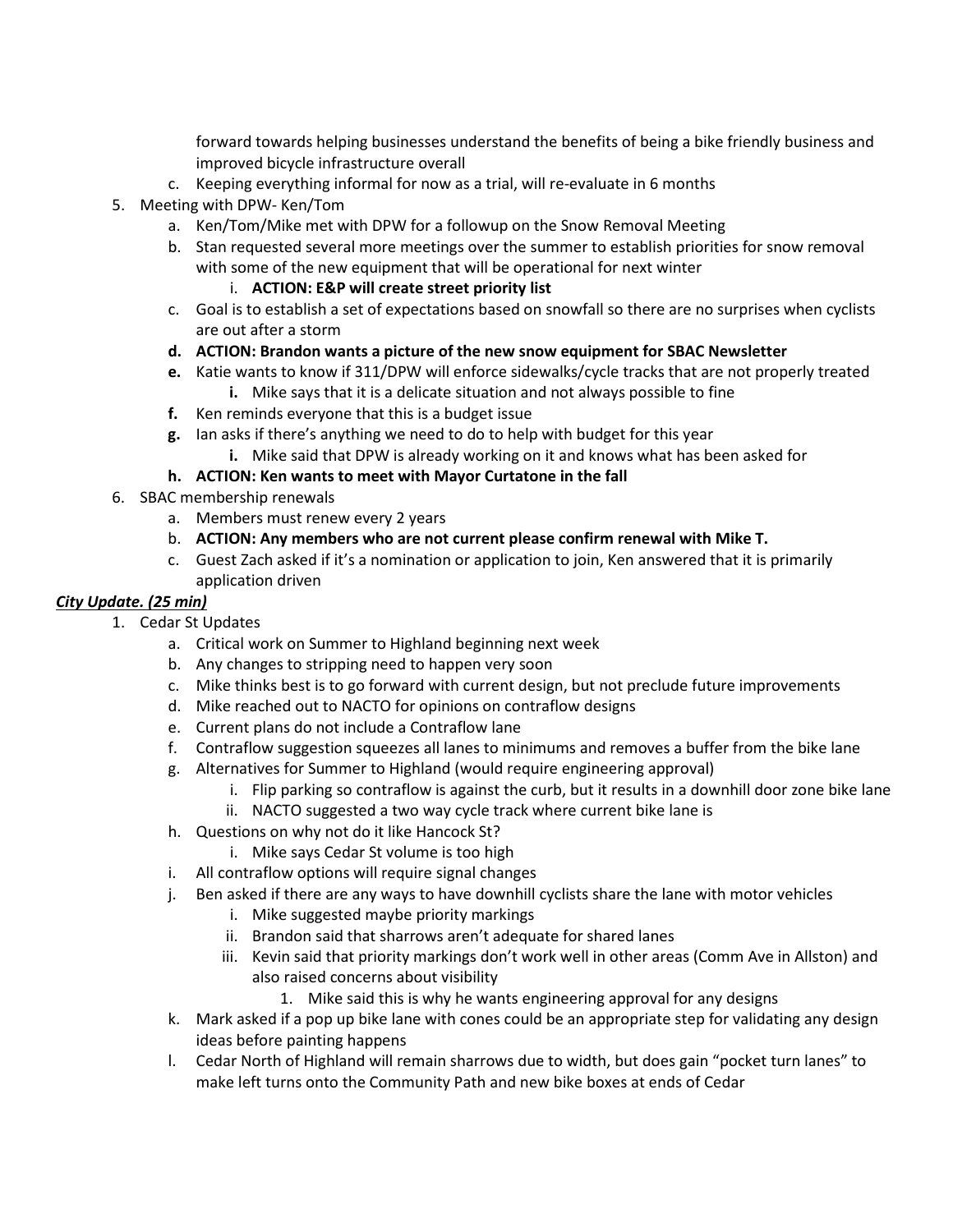- m. Ian asked about legal concerns turning onto the Community Path through a crosswalk, Mike says it's already legal to bike through
- n. Tom asked about conditions over the bridge, Mike said that if there's no parking it might be feasible to add in an uphill bike lane
	- **i. ACTION: Mike to explore parking**
- o. **ACTION: E&P and Engineering to review Mike's designs**
- p. **ACTION: Ken asks the Committee to review if sharrows should be used going forward on new projects**
- 2. Updates on Beacon St reconstruction and decision
	- a. Actively working on the whole stretch, heavy work down to dirt south of Washington St
	- b. Detour route still active, cycletrack is not open. due to continued work on Beacon St throughout summer
	- c. Mike asked for additional warnings for cyclists on Somerville Ave before they turn down Beacon St and are forced into traffic
	- d. Ken asked about cars not stopping for stop signs, adding extra signage to better encourage drivers to actually stop on the stop line before slowly proceeding forward when the crosswalk and cycle track are clear
		- i. Mike said the City is looking at temporary green paint for problem intersections
	- e. Kevin asked about using a stop sign equivalent of "Stop Here On Red" signs, Mike has not been able to find a similar appropriate sign though
- 3. Beacon Street cycle track signage overview
	- a. The City has ordered temporary signage to help pedestrians notice the cycle track when walking in the area, they can be replaced with full signs later, signs should be posted sometime next week
- 4. Timing on Webster Ave
	- a. Not going to happen until later this summer
	- b. Mike asks if we should put flexposts up on existing conditions?
	- c. Ken says no flexposts until road is repaved
	- d. Ian asked about very intermittent placement to help prevent cars from parking, but not enough to impede cyclists dodging potholes
	- e. Tom asks if Webster is delayed if Medford St could be pushed up, Mike says it's unclear

# f. **ACTION: Mike to find out if "later this summer" is August or autumn**

- 5. Vision Zero next steps
	- a. Still need to form a steering committee
	- b. Some internal work happening within the City

# *Team Updates (40 min)*

- 1. Education: PSA's and other education efforts- Katie 10'
	- a. PSA's
		- i. Working with SCATV who is giving us their interns for 3-5 Bike PSA's, each about 1 minute long, should be ready by Autumn
		- ii. Education already has ideas planned
		- iii. Ideas
			- 1. Overview of biking in Somerville
			- 2. Visibility at night
			- 3. Bike Infrastructure
			- 4. Ride Share
			- 5. Equity